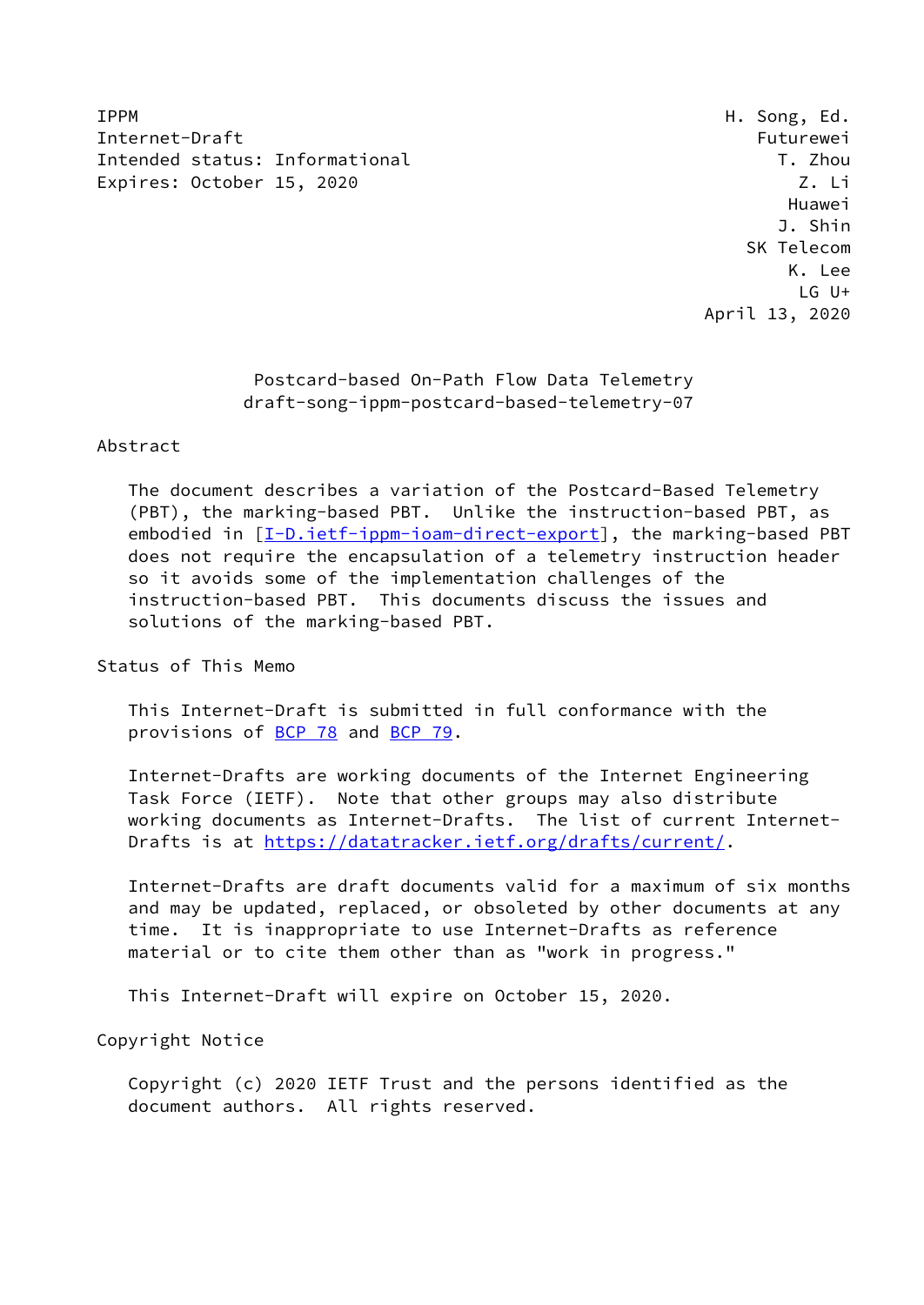## <span id="page-1-1"></span>Internet-Draft Postcard-Based Telemetry April 2020

This document is subject to [BCP 78](https://datatracker.ietf.org/doc/pdf/bcp78) and the IETF Trust's Legal Provisions Relating to IETF Documents [\(https://trustee.ietf.org/license-info](https://trustee.ietf.org/license-info)) in effect on the date of publication of this document. Please review these documents

 carefully, as they describe your rights and restrictions with respect to this document. Code Components extracted from this document must include Simplified BSD License text as described in Section 4.e of the Trust Legal Provisions and are provided without warranty as described in the Simplified BSD License.

## Table of Contents

|                                                         | $\overline{2}$ |
|---------------------------------------------------------|----------------|
| PBT-M: Marking-based PBT<br>2.                          | $\overline{4}$ |
| 3.                                                      | 6              |
| 4. Considerations on PBT-M Design                       | <u>6</u>       |
| 4.1.                                                    | $\mathbf I$    |
|                                                         | $\mathbf{Z}$   |
| 4.3. Packet Identity for Export Data Correlation        | 8              |
| $4.4$ . Avoid Packet Marking through Node Configuration | 8              |
| 5.                                                      | 9              |
| 6.                                                      | 9              |
|                                                         | 9              |
| 8.                                                      | 9              |
| 9.                                                      | 9              |
|                                                         | <u> ୨</u>      |
| Authors' Addresses                                      | 11             |
|                                                         |                |

# <span id="page-1-0"></span>[1](#page-1-0). Motivation

 In order to gain detailed data plane visibility to support effective network OAM, it is important to be able to examine the trace of user packets along their forwarding paths. Such on-path flow data reflect the state and status of each user packet's real-time experience and provide valuable information for network monitoring, measurement, and diagnosis.

 The telemetry data include but not limited to the detailed forwarding path, the timestamp/latency at each network node, and, in case of packet drop, the drop location and reason. The emerging programmable data plane devices allow user-defined data collection or conditional data collection based on trigger events. Such on-path flow data are from and about the live user traffic, which complement the data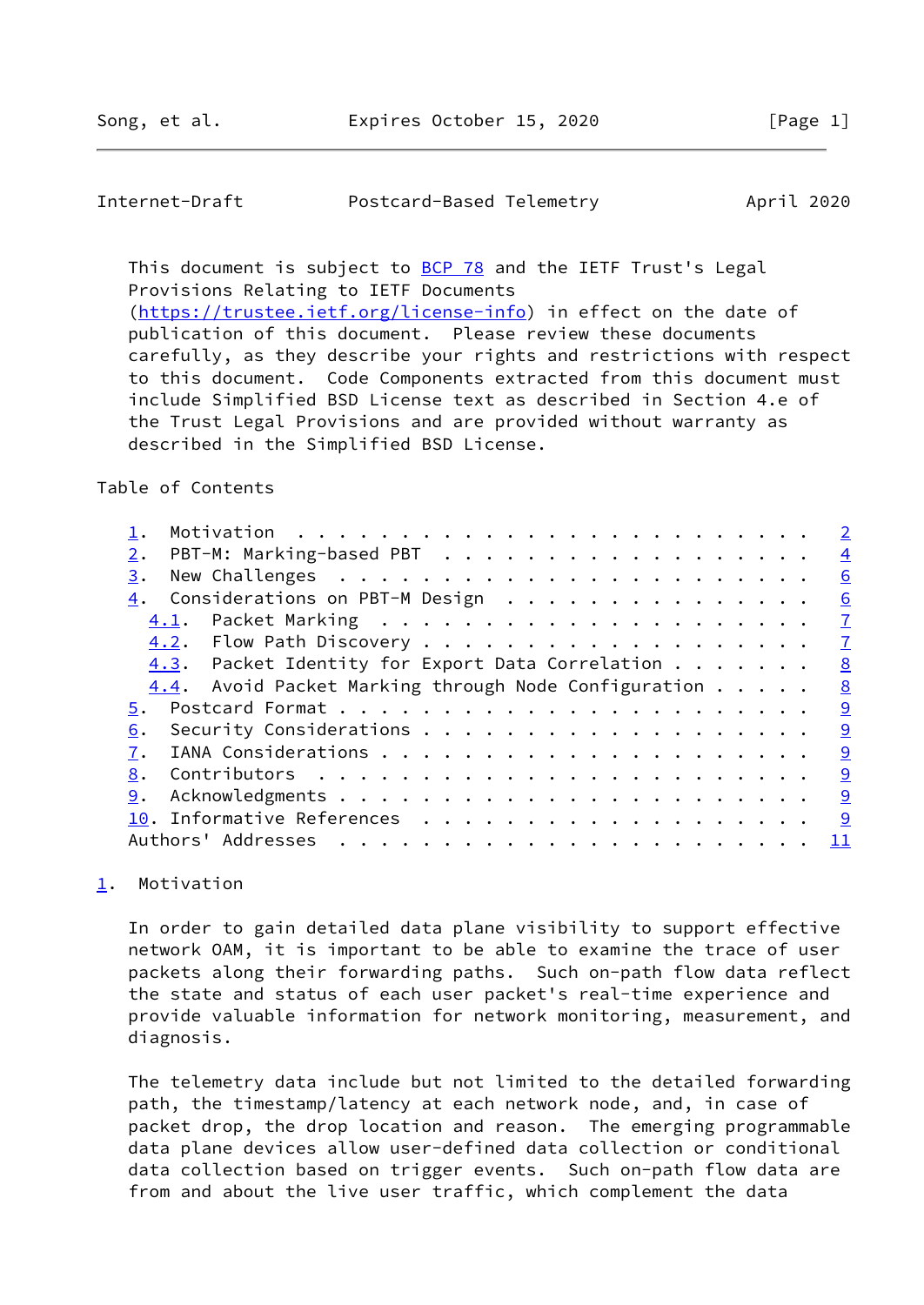acquired through other passive and active OAM mechanisms such as IPFIX [[RFC7011](https://datatracker.ietf.org/doc/pdf/rfc7011)] and ICMP [\[RFC2925](https://datatracker.ietf.org/doc/pdf/rfc2925)].

 On-path telemetry was developed to cater the need for collecting on path flow data. There are two basic modes for on-path telemetry: the

| Song, et al. | Expires October 15, 2020 | [Page 2] |
|--------------|--------------------------|----------|
|--------------|--------------------------|----------|

| Internet-Draft<br>Postcard-Based Telemetry | April 2020 |  |
|--------------------------------------------|------------|--|
|--------------------------------------------|------------|--|

 passport mode and the postcard mode. In the passport mode, each node on the path adds the telemetry data to the user packets (i.e., stamp the passport). The accumulated data trace carried by user packets are exported at a configured end node. In the postcard mode, each node directly exports the telemetry data using an independent packet (i.e., send a postcard) to avoid the need of carrying the data with user packets.

 In-situ OAM trace option (IOAM) [\[I-D.ietf-ippm-ioam-data](#page-10-1)] is a representative of the passport mode on-path telemetry. A prominent advantage of the passport mode is that it naturally retains the telemetry data correlation along the entire path. The passport mode also reduces the number of data export packets. These help to simplify the data collector and analyzer's work. On the other hand, the passport mode faces the following challenges.

- o Issue 1: Since the telemetry instruction header and data processing must be done in the data-plane fast-path, it may interfere with the normal traffic forwarding (e.g., leading to forwarding performance degradation) and lead to inaccurate measurements (e.g., resulting in longer latency measurements than usual). This undesirable "observer effect" is problematic to carrier networks where stringent SLA must be observed.
- o Issue 2: The passport mode may significantly increase the user packet's original size by adding data at each on-path node. The size may exceed the path MTU so either the techniuqe cannot apply or the packet needs to be fragmented. This is especially troubling when some other network service headers (e.g., segment routing or service functoin chaining) are also present. Limiting the data size or path length reduces the effectiveness of INT.
- o Issue 3: The instruction header needs to be encapsulated into user packets for transport. [[I-D.brockners-inband-oam-transport\]](#page-10-2) has discussed several encapsulation approaches for different transport protocols. However, There is no feasible solutions so far to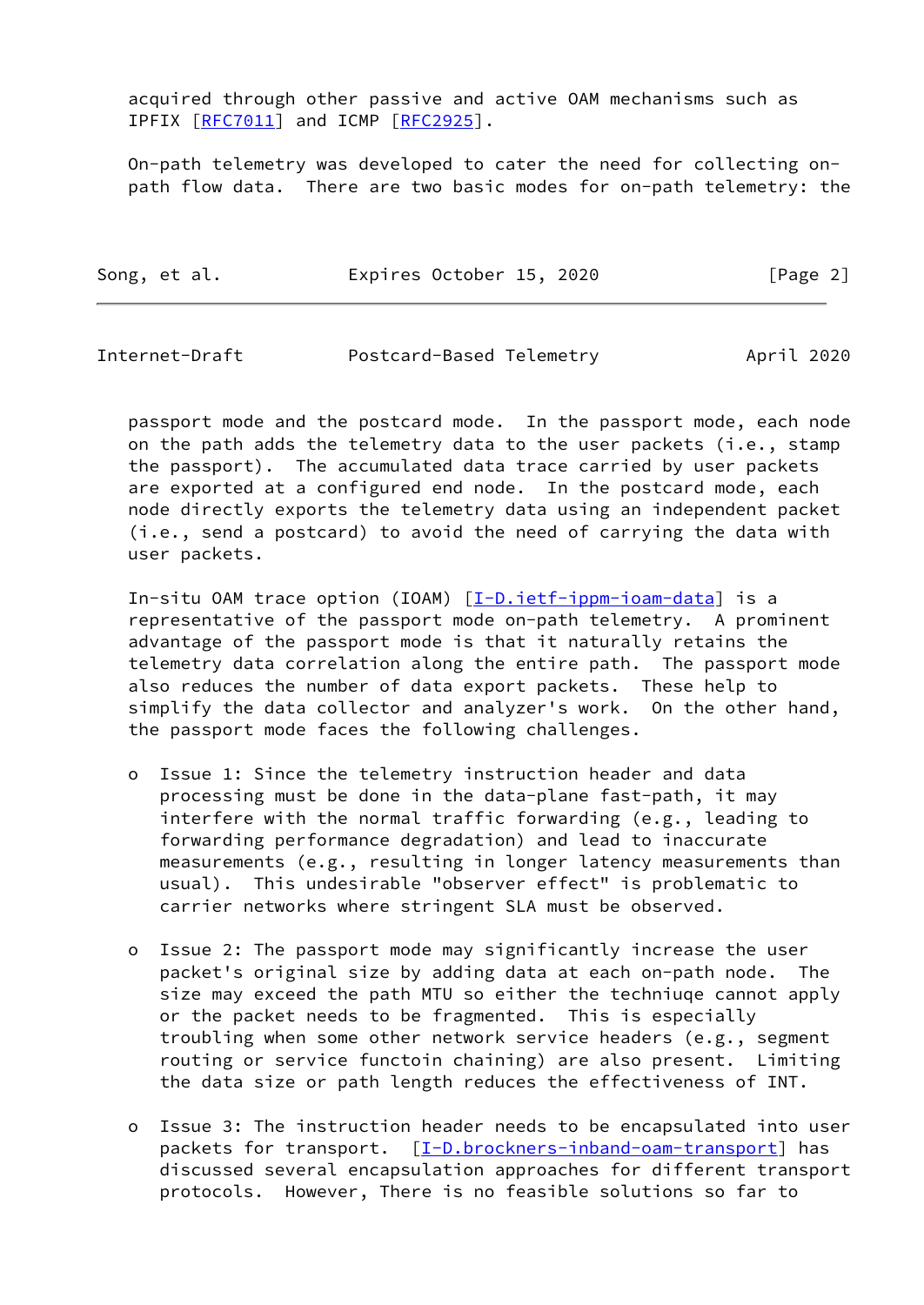encapsulate the instruction header in MPLS and IPv4 networks which are still the most widely deployed. It is also challenging to encapsulate the instruciton header in IPv6 [[I-D.song-ippm-ioam-ipv6-support\]](#page-10-3).

- o Issue 4: Transported in plain text along the network paths, the instruction header and data are vulnerable to eavesdropping and tampering as well as DoS attack. Extra protective measurement is difficult on the data-plane fast-path.
- o Issue 5: Since the passport mode only exports the telemetry data at the designated end node, if the packet is dropped in the

| Song, et al. | Expires October 15, 2020 | [Page 3] |
|--------------|--------------------------|----------|
|--------------|--------------------------|----------|

<span id="page-3-1"></span>Internet-Draft Postcard-Based Telemetry April 2020

 network, the data will be lost as well. It cannot pinpoint the packet drop location which is desired by fault diagnosis. Even worse, the end node may be unaware of the packet and data loss at all.

 The postcard mode provides a perfect complement to the passport mode. In postcard-based telemetry (PBT), the postcards that carry telemetry data can be generated by a node's slow path and transported in band or out of band, independent of the original user packets. IOAM direct export option (DEX) [[I-D.ietf-ippm-ioam-direct-export\]](#page-10-0) is a representative of PBT. Since an instruction header is still needed, while successfully addressing the Issue 2 and 5 and partially addressing the Issue 1 and 4, this type of instruction-based PBT still cannot address the Issue 3.

 This document describes another variation of the postcard mode on path telemetry, the marking-based PBT (PBT-M). Unlike the instruction-based PBT, the marking-based PBT does not require the encapsulation of a telemetry instruction header so it avoids some of the implementation challenges of the instruction-based PBT. This documents discuss the issues and solutions of the marking-based PBT.

#### <span id="page-3-0"></span>[2](#page-3-0). PBT-M: Marking-based PBT

 As the name suggests, PBT-M only needs a marking-bit in the existing headers of user packets to trigger the telemetry data collection and export. The sketch of PBT-M is as follows. The user packet, if its on-path data need to be collected, is marked at the path head node. At each PBT-aware node, if the mark is detected, a postcard (i.e.,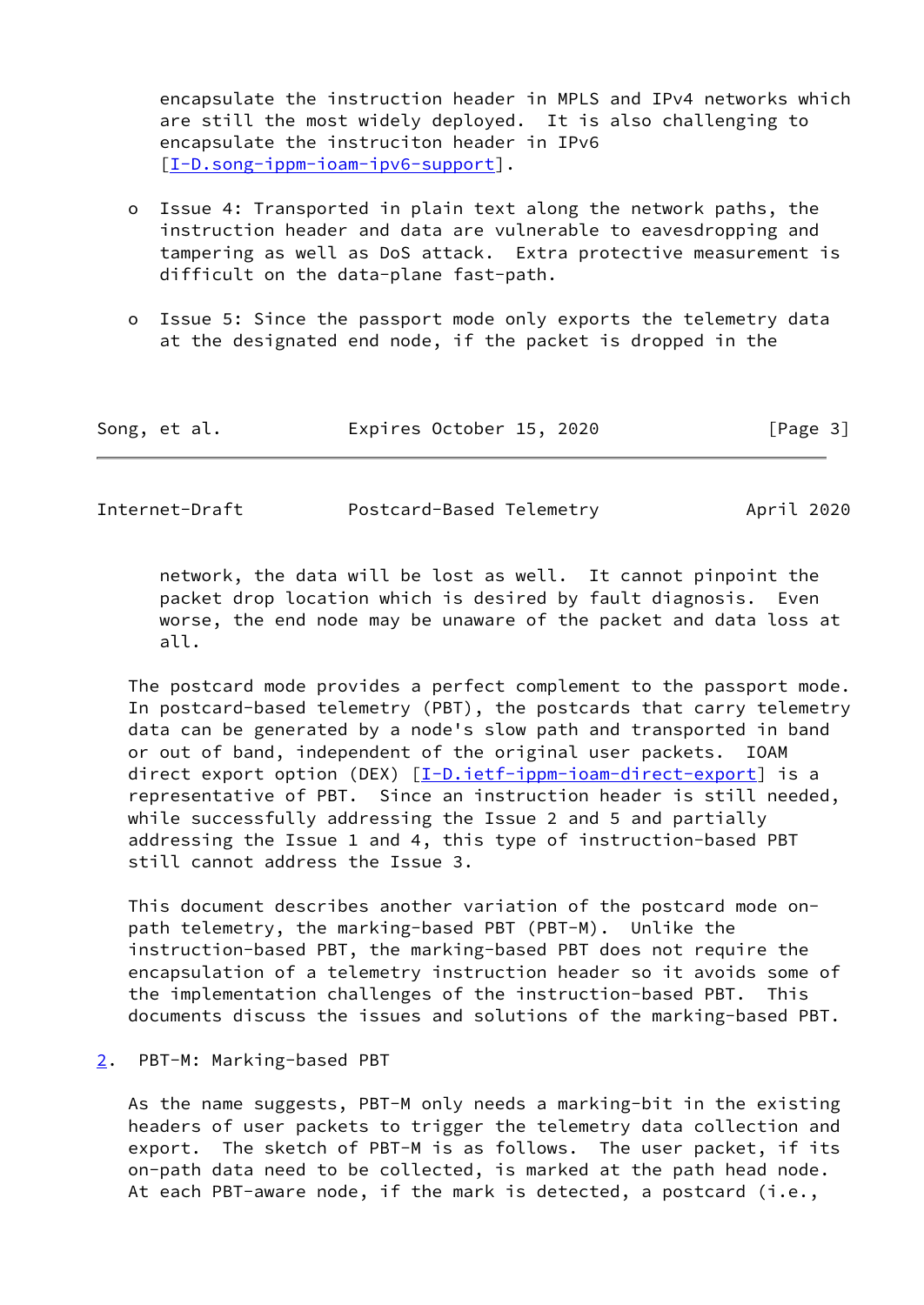the dedicated OAM packet triggered by a marked user packet) is generated and sent to a collector. The postcard contains the data requested by the management plane. The requested data are configured by the management plane through data set templates (as in IPFIX [\[RFC7011](https://datatracker.ietf.org/doc/pdf/rfc7011)]). Once the collector receives all the postcards for a single user packet, it can infer the packet's forwarding path and analyze the data set. The path end node is configured to unmark the packets to its original format if necessary.

The overall architecture of PBT-M is depict in Figure 1.

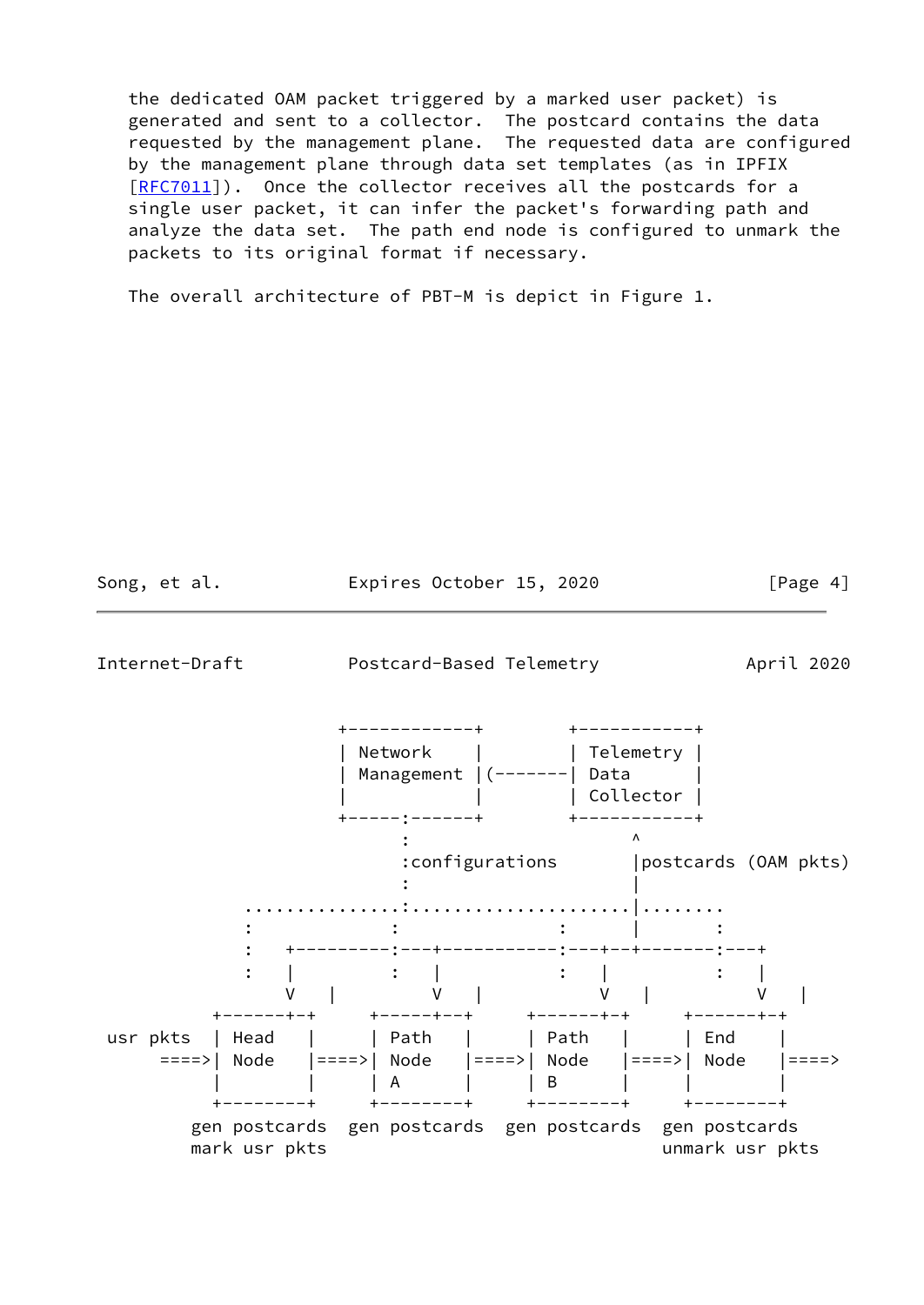PBT-M aims to fully address the issues listed above. It also introduces some new benefits. The advantages of PBT-M are as follows.

- o 1: PBT-M avoid augmenting user packets with new headers and introducing new data plane protocols. The telemetry data collecting signaling remains in data plane.
- o 2: PBT-M is extensible for collecting arbitrary new data to support possible future use cases. The data set to be collected can be configured through management plane or control plane. Since there is no limitation on the types of data, any data other than those defined in  $[I-D.iett-ippm-ioam-data]$  can also be collected. Since there is no size constraints any more, it is free to use the more flexible data set template for data type definition.
- o 3: PBT-M avoids interfering the normal forwarding and affecting the forwarding performance. Hence, the collected data are free to be transported independently through in-band or out-of-band channels. The data collecting, processing, assembly, encapsulation, and transport are therefore decoupled from the forwarding of the corresponding user packets and can be performed in data-plane slow-path if necessary.

| Song, et al. | Expires October 15, 2020 |  | [Page 5] |  |
|--------------|--------------------------|--|----------|--|
|              |                          |  |          |  |

<span id="page-5-0"></span>Internet-Draft Postcard-Based Telemetry April 2020

- o 4: For PBT-M, the types of data collected from each node can vary depending on application requirements and node capability. This is either impossible or very difficult to be supported by the passport mode in which data types collected per node are conveyed by the instruction header.
- o 5: PBT-M makes it easy to secure the collected data without exposing it to unnecessary entities. For example, both the configuration and the telemetry data can be encrypted before being transported, so passive eavesdropping and man-in-the-middle attack can both be deterred.
- o 6: Even if a user packet under inspection is dropped at some node in network, the postcards that are collected from the previous nodes are still valid and can be used to diagnose the packet drop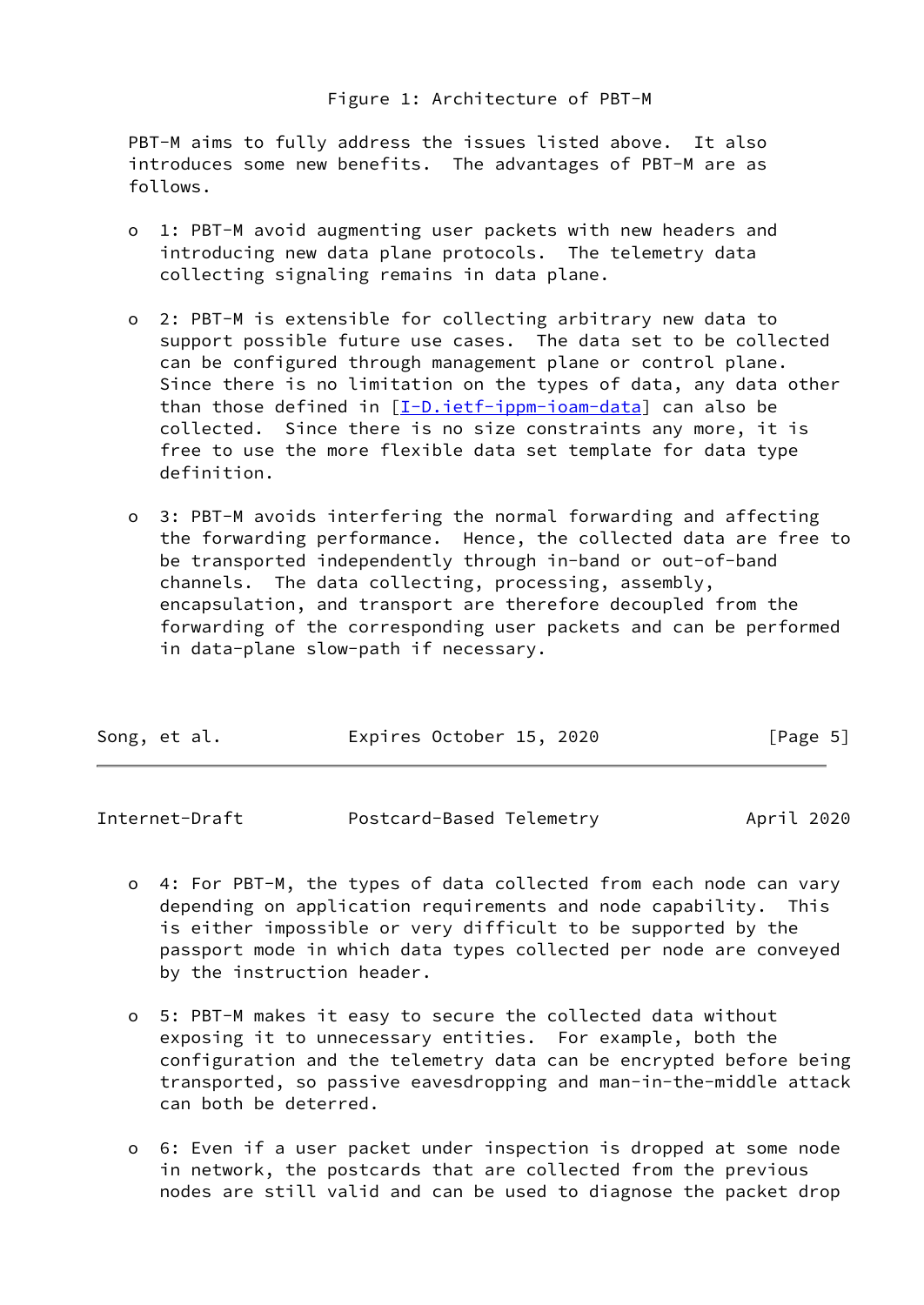location and reason.

## <span id="page-6-0"></span>[3](#page-6-0). New Challenges

 Although PBT-M addresses the issues of the passport mode telemetry and the instruction-based PBT, it introduces a few new challenges.

- o Challenge 1: A user packet needs to be marked in order to trigger the path-associated data collection. Since we do not want to augment user packets with any new header fields, we must reuse some bit from existing header fields.
- o Challenge 2: Since the packet header will not carry OAM instructions any more, the data plane devices need to be configured to know what data to collect. However, in general, the forwarding path of a flow packet (due to ECMP or dynamic routing) is unknown beforehand (note that there are some notable exceptions such as segment routing). Configuring the data set for each flow at all data plane devices is expensive in terms of configuration load and data plane resources.
- o Challenge 3: Due to the variable transport latency, the dedicated postcard packets for a single packet may arrive at the collector out of order or be dropped in networks for some reason. In order to infer the packet forwarding path, the collector needs some information from the postcard packets to identify the user packet affiliation and the order of path node traversal.
- <span id="page-6-1"></span>[4](#page-6-1). Considerations on PBT-M Design

 To address the above challenges, we propose several design details of PBT-M.

| Song, et al. | Expires October 15, 2020 | [Page 6] |
|--------------|--------------------------|----------|
|              |                          |          |

<span id="page-6-3"></span>Internet-Draft Postcard-Based Telemetry April 2020

## <span id="page-6-2"></span>[4.1](#page-6-2). Packet Marking

 To trigger the path-associated data collection, usually a single bit from some header field is sufficient. While no such bit is available, other packet marking techniques are needed. we discuss three possible application scenarios.

o IPv4. IPFPM [\[I-D.ietf-ippm-alt-mark](#page-10-4)] is an IP flow performance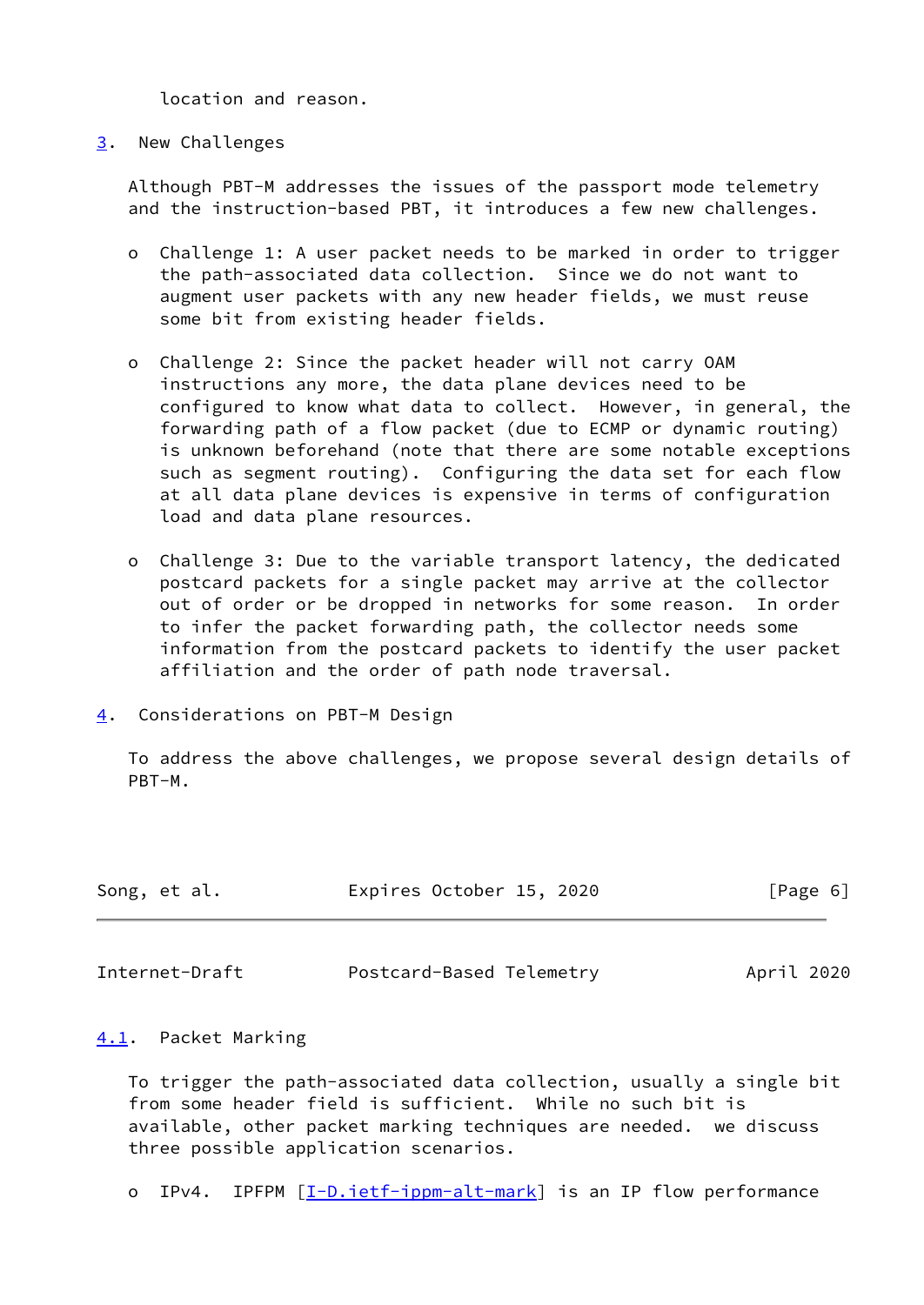measurement framework which also requires a single bit for packet coloring. The difference is that IPFPM does in-network measurement while PBT-M only collects and exports data at network nodes (i.e., the data analysis is done at the collector rather than in the network nodes). IPFPM suggests to use some reserved bit of the Flag field or some unused bit of the TOS field. Actually, IPFPM can be considered a subcase of PBT-M so the same bit can be used for PBT-M. The management plane is responsible to configure the actual operation mode.

- o SFC NSH. The OAM bit in NSH header can be used to trigger the on- path data collection [\[I-D.ietf-sfc-nsh](#page-10-5)]. PBT does not add any other metadata to NSH.
- o MPLS. Instead of choosing a header bit, we take advantage of the synonymous flow label [\[I-D.bryant-mpls-synonymous-flow-labels](#page-10-6)] approach to mark the packets. A synonymous flow label indicates the on-path data should be collected and forwarded through a postcard.
- o SRv6: A flag bit in SRH can be reserved to trigger the on-path data collection.
- <span id="page-7-0"></span>[4.2](#page-7-0). Flow Path Discovery

 In case the path a flow traverses is unknown in advance, all PBT aware nodes are configured to react to the marked packets by exporting some basic data such as node ID and TTL before a data set template for that flow is configured. This way, the management plane can learn the flow path dynamically.

 If the management plane wants to collect the on-path data for some flow, it configures the head node(s) with a probability or time interval for the flow packet marking. When the first marked packet is forwarded in the network, the PBT-aware nodes will export the basic data to the collector. Hence, the flow path is identified. If other types of data need to be collected, the management plane can further configure the data set template to the target nodes on the flow's path. The PBT-aware nodes would collect and export data

Song, et al. **Expires October 15, 2020** [Page 7]

<span id="page-7-1"></span>Internet-Draft Postcard-Based Telemetry April 2020

accordingly if the packet is marked and a data set template is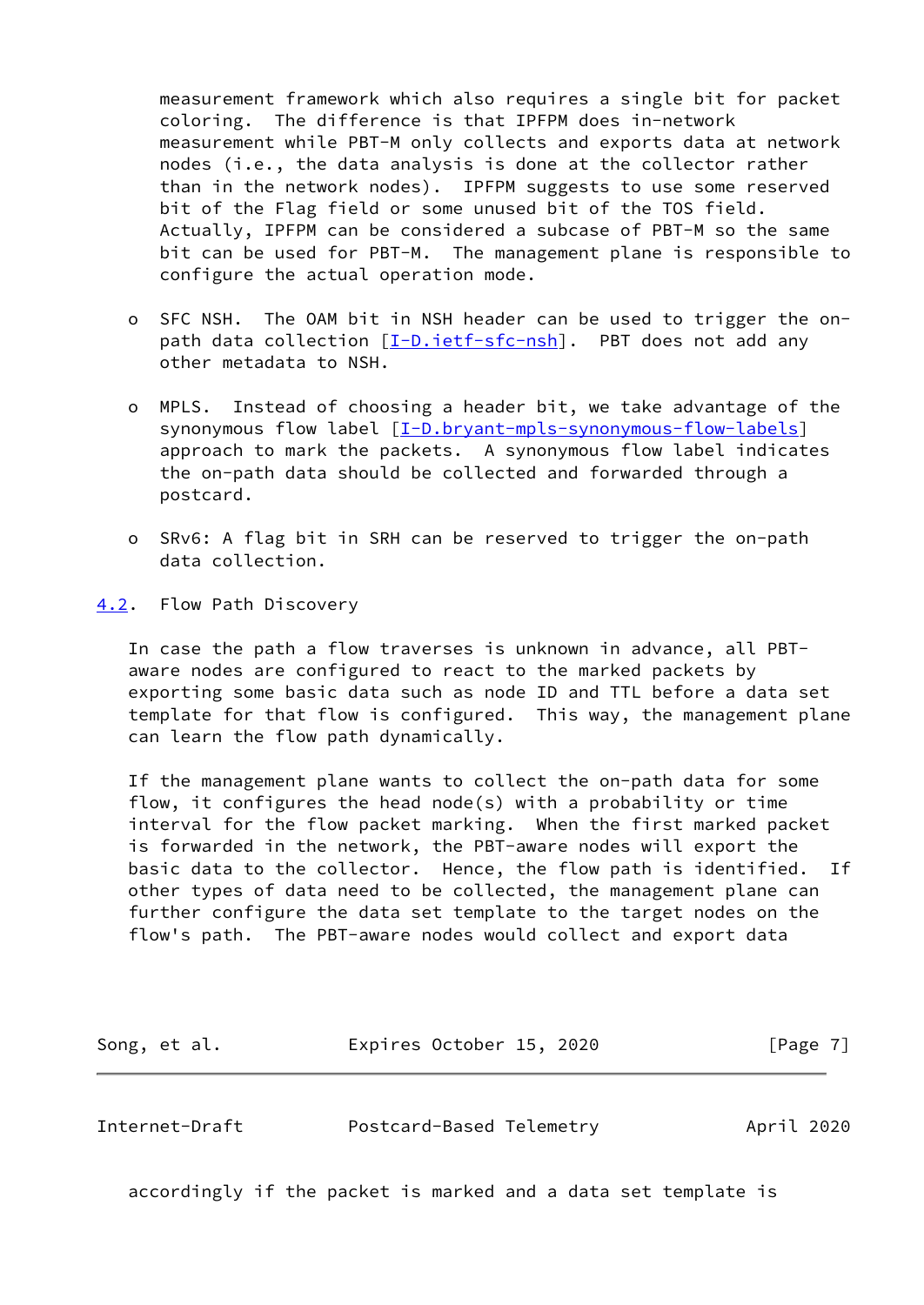present.

 If for any reason the flow path is changed, the new path nodes can be learned immediately by the collector, so the management plane controller can be informed to configure the new path nodes. The outdated configuration can be automatically timed out or explicitly revoked by the management plane controller.

# <span id="page-8-0"></span>[4.3](#page-8-0). Packet Identity for Export Data Correlation

 The collector needs to correlate all the postcard packets for a single user packet. Once this is done, the TTL (or the timestamp, if the network time is synchronized) can be used to infer the flow forwarding path. The key issue here is to correlate all the postcards for a same user packet.

 The first possible approach is to include the flow ID plus the user packet ID in the OAM packets. For example, the flow ID can be the 5-tuple IP header of the user traffic, and the user packet ID can be some unique information pertaining to a user packet (e.g., the sequence number of a TCP packet).

 If the packet marking interval is large enough, then the flow ID itself is enough to identify the user packet. That is, we can assume all the exported postcard packets for the same flow during a short period of time belong to the same user packet.

 Alternatively, if the network is synchronized, then the flow ID plus the timestamp at each node can also infer the postcard affiliation. However, some errors may occur under some circumstances. For example, if two consecutive user packets from the same flows are both marked but one exported postcard from a node is lost, then it is difficult for the collector to decide which user packet the remaining postcard belongs to. In many cases, such rare error has no catastrophic consequence therefore is tolerable.

<span id="page-8-1"></span>[4.4](#page-8-1). Avoid Packet Marking through Node Configuration

 It is possible to avoid needing to mark user packets yet still allowing in-band flow data collection. We could simply configure the Access Control List (ACL) to filter out the set of target flows. This approach has two potential issues: (1) Since the packet forwarding path is unknown in advance, one needs to configure all the nodes in a network to filter the flows and capture the complete data set. This wastes the precious ACL resource and is not scalable. (2) If a node cannot collect data for all the filtered packets of a flow, it needs to determine which packets to sample independently, so the

Song, et al. **Expires October 15, 2020** [Page 8]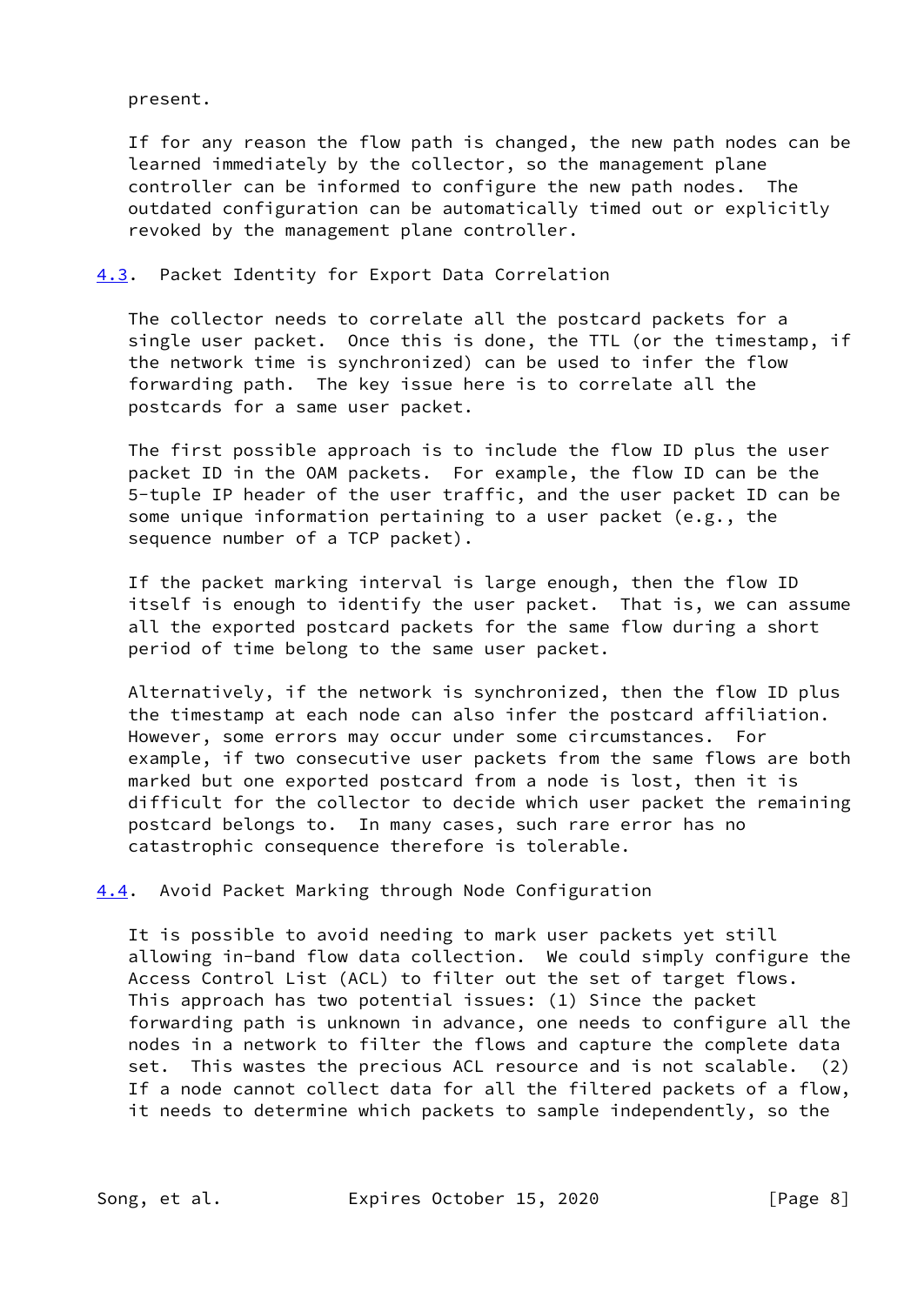<span id="page-9-1"></span> collector may not be able to receive the full set of postcards for a same user packet.

 Nevertheless, since this approach does not require to touch the user packets at all, it has its unique merits: (1) User can freely choose any nodes as vantage points for data collection; (2) No need to worry that any "modified" user packets to leak out of the PBT domain; (3) It has the minimum impact to the forwarding of the user traffic.

 No data plane standard is required to support this mode, except the postcard format.

<span id="page-9-0"></span>[5](#page-9-0). Postcard Format

 Postcard can use the same data export format as that used by IOAM. [\[I-D.spiegel-ippm-ioam-rawexport](#page-11-1)] proposes a raw format that can be interpreted by IPFIX.

<span id="page-9-2"></span>[6](#page-9-2). Security Considerations

Several security issues need to be considered.

- o Eavesdrop and tamper: the postcards can be encrypted and authenticated to avoid such security threats.
- o DoS attack: PBT can be limited to a single administration domain. The mark must be removed at the egress domain edge. The node can rate limit the extra traffic incurred by postcards.
- <span id="page-9-3"></span>[7](#page-9-3). IANA Considerations

No requirement for IANA is identified.

<span id="page-9-4"></span>[8](#page-9-4). Contributors

TBD.

<span id="page-9-5"></span>[9](#page-9-5). Acknowledgments

TBD.

<span id="page-9-6"></span>[10.](#page-9-6) Informative References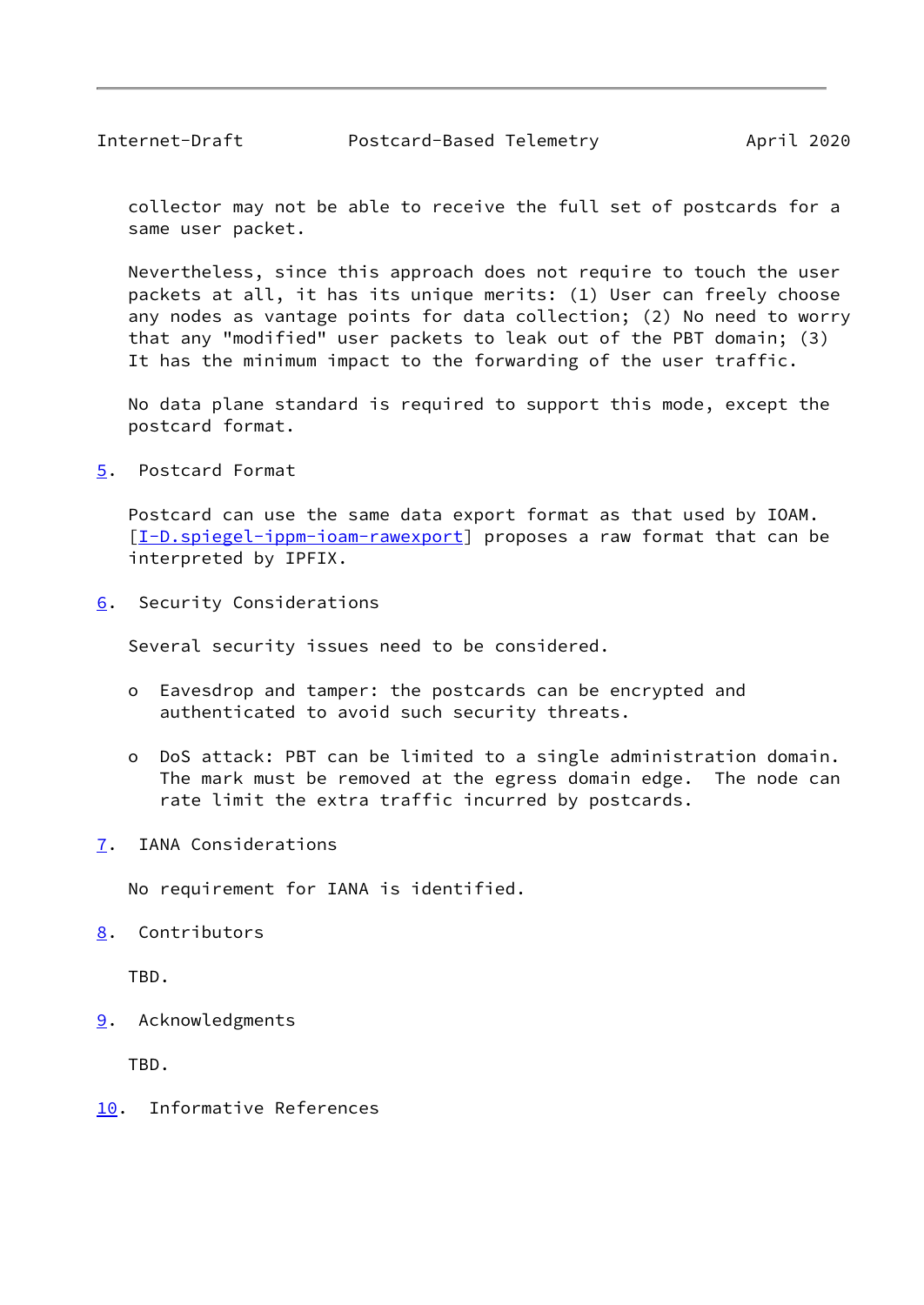April 2020

| Internet-Draft | Postcard-Based Telemetry |
|----------------|--------------------------|
|                |                          |

<span id="page-10-2"></span>[I-D.brockners-inband-oam-transport]

 Brockners, F., Bhandari, S., Govindan, V., Pignataro, C., Gredler, H., Leddy, J., Youell, S., Mizrahi, T., Mozes, D., Lapukhov, P., and R. Chang, "Encapsulations for In situ OAM Data", [draft-brockners-inband-oam-transport-05](https://datatracker.ietf.org/doc/pdf/draft-brockners-inband-oam-transport-05) (work in progress), July 2017.

## <span id="page-10-6"></span>[I-D.bryant-mpls-synonymous-flow-labels]

 Bryant, S., Swallow, G., Sivabalan, S., Mirsky, G., Chen, M., and Z. Li, "[RFC6374](https://datatracker.ietf.org/doc/pdf/rfc6374) Synonymous Flow Labels", [draft](https://datatracker.ietf.org/doc/pdf/draft-bryant-mpls-synonymous-flow-labels-01) [bryant-mpls-synonymous-flow-labels-01](https://datatracker.ietf.org/doc/pdf/draft-bryant-mpls-synonymous-flow-labels-01) (work in progress), July 2015.

<span id="page-10-4"></span>[I-D.ietf-ippm-alt-mark]

 Fioccola, G., Capello, A., Cociglio, M., Castaldelli, L., Chen, M., Zheng, L., Mirsky, G., and T. Mizrahi, "Alternate Marking method for passive and hybrid performance monitoring", [draft-ietf-ippm-alt-mark-14](https://datatracker.ietf.org/doc/pdf/draft-ietf-ippm-alt-mark-14) (work in progress), December 2017.

<span id="page-10-1"></span>[I-D.ietf-ippm-ioam-data]

 Brockners, F., Bhandari, S., Pignataro, C., Gredler, H., Leddy, J., Youell, S., Mizrahi, T., Mozes, D., Lapukhov, P., remy@barefootnetworks.com, r., daniel.bernier@bell.ca, d., and J. Lemon, "Data Fields for In-situ OAM", [draft](https://datatracker.ietf.org/doc/pdf/draft-ietf-ippm-ioam-data-09) [ietf-ippm-ioam-data-09](https://datatracker.ietf.org/doc/pdf/draft-ietf-ippm-ioam-data-09) (work in progress), March 2020.

<span id="page-10-0"></span>[I-D.ietf-ippm-ioam-direct-export]

 Song, H., Gafni, B., Zhou, T., Li, Z., Brockners, F., Bhandari, S., Sivakolundu, R., and T. Mizrahi, "In-situ OAM Direct Exporting", [draft-ietf-ippm-ioam-direct](https://datatracker.ietf.org/doc/pdf/draft-ietf-ippm-ioam-direct-export-00) [export-00](https://datatracker.ietf.org/doc/pdf/draft-ietf-ippm-ioam-direct-export-00) (work in progress), February 2020.

<span id="page-10-5"></span>[I-D.ietf-sfc-nsh]

 Quinn, P., Elzur, U., and C. Pignataro, "Network Service Header (NSH)", [draft-ietf-sfc-nsh-28](https://datatracker.ietf.org/doc/pdf/draft-ietf-sfc-nsh-28) (work in progress), November 2017.

<span id="page-10-3"></span>[I-D.song-ippm-ioam-ipv6-support]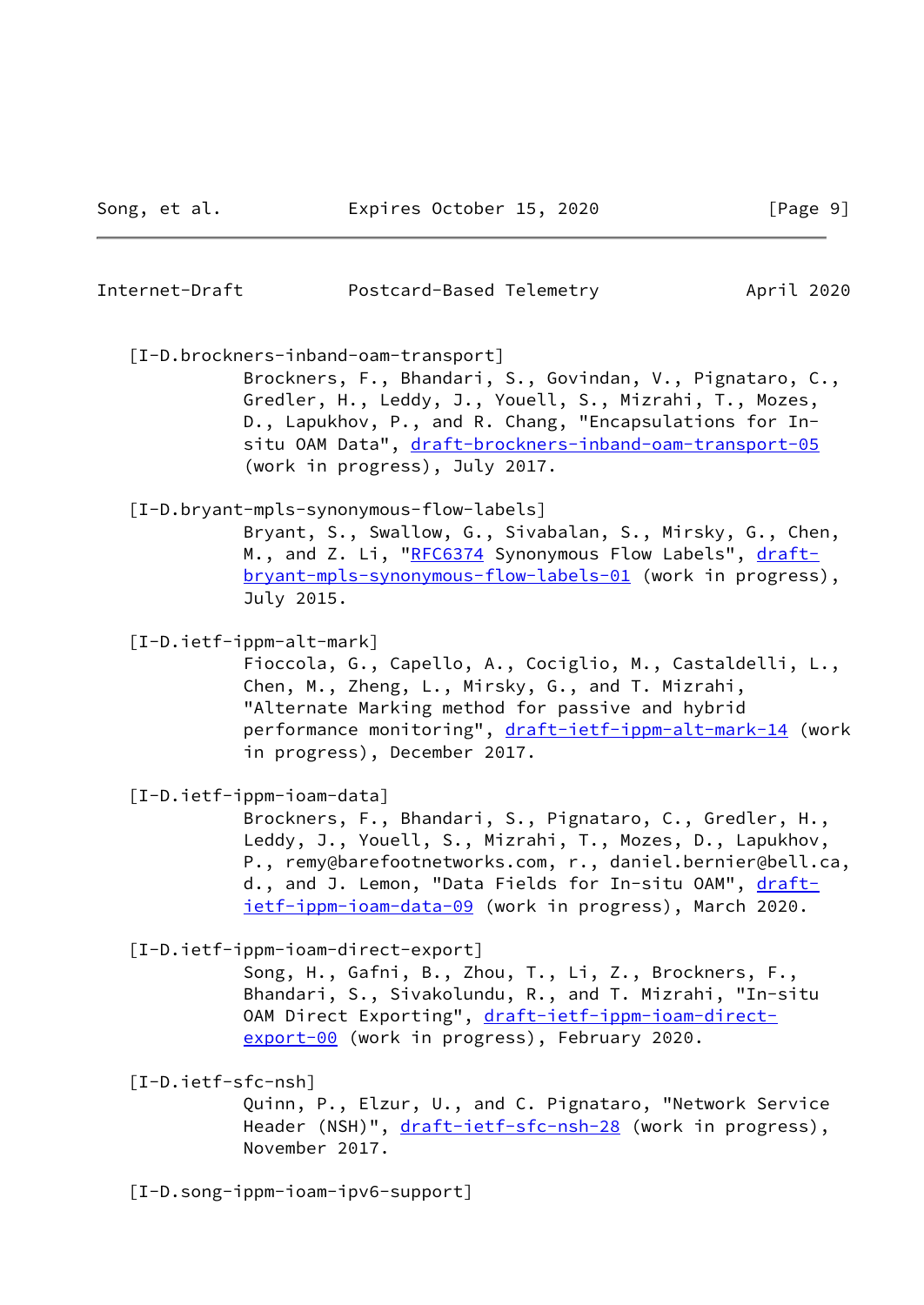Song, H., Li, Z., and S. Peng, "Approaches on Supporting IOAM in IPv6", [draft-song-ippm-ioam-ipv6-support-00](https://datatracker.ietf.org/doc/pdf/draft-song-ippm-ioam-ipv6-support-00) (work in progress), March 2020.

<span id="page-11-1"></span> [I-D.spiegel-ippm-ioam-rawexport] Spiegel, M., Brockners, F., Bhandari, S., and R. Sivakolundu, "In-situ OAM raw data export with IPFIX", [draft-spiegel-ippm-ioam-rawexport-01](https://datatracker.ietf.org/doc/pdf/draft-spiegel-ippm-ioam-rawexport-01) (work in progress), October 2018.

| Song, et al. | Expires October 15, 2020 | [Page 10] |
|--------------|--------------------------|-----------|
|              |                          |           |

<span id="page-11-0"></span>

| Internet-Draft | Postcard-Based Telemetry | April 2020 |  |
|----------------|--------------------------|------------|--|
|                |                          |            |  |

- [RFC2925] White, K., "Definitions of Managed Objects for Remote Ping, Traceroute, and Lookup Operations", [RFC 2925](https://datatracker.ietf.org/doc/pdf/rfc2925), DOI 10.17487/RFC2925, September 2000, <[https://www.rfc-editor.org/info/rfc2925>](https://www.rfc-editor.org/info/rfc2925).
- [RFC7011] Claise, B., Ed., Trammell, B., Ed., and P. Aitken, "Specification of the IP Flow Information Export (IPFIX) Protocol for the Exchange of Flow Information", STD 77, [RFC 7011,](https://datatracker.ietf.org/doc/pdf/rfc7011) DOI 10.17487/RFC7011, September 2013, <[https://www.rfc-editor.org/info/rfc7011>](https://www.rfc-editor.org/info/rfc7011).

Authors' Addresses

 Haoyu Song (editor) Futurewei 2330 Central Expressway Santa Clara, 95050 USA

Email: hsong@futurewei.com

 Tianran Zhou Huawei 156 Beiqing Road Beijing, 100095 P.R. China

Email: zhoutianran@huawei.com

Zhenbin Li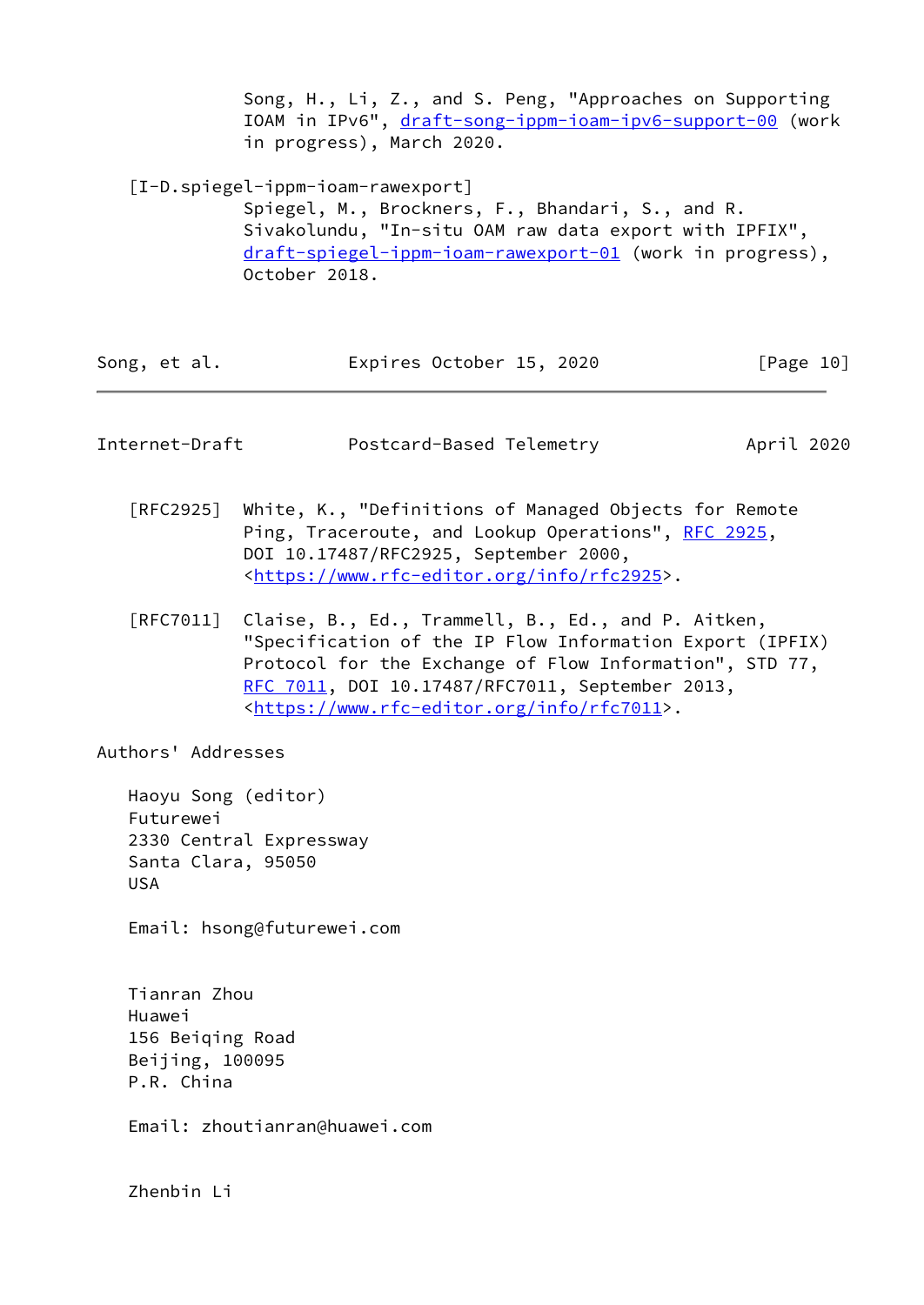Huawei 156 Beiqing Road Beijing, 100095 P.R. China

Email: lizhenbin@huawei.com

 Jongyoon Shin SK Telecom South Korea

Email: jongyoon.shin@sk.com

| Song, et al.   | Expires October 15, 2020 | [Page $11$ ] |
|----------------|--------------------------|--------------|
| Internet-Draft | Postcard-Based Telemetry | April 2020   |

 Kyungtae Lee LG U+ South Korea

Email: coolee@lguplus.co.kr